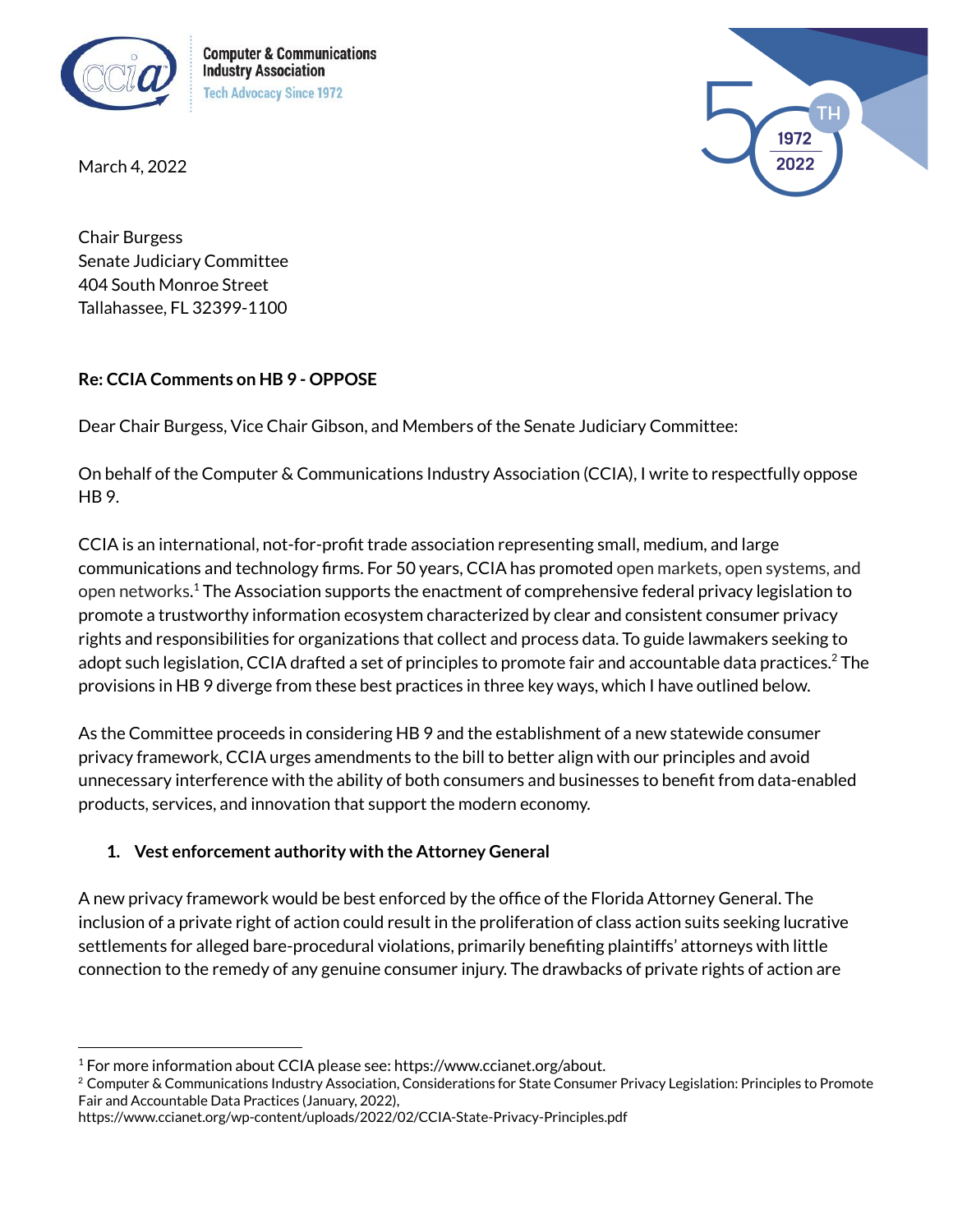



readily apparent in the history of both state and federal privacy statutes. $^3$  As drafted, the scope of HB 9's private right of action is broader than any existing U.S. state commercial privacy law and threatens to uniquely burden Floridian businesses without any obvious benefit to consumers' privacy interests.

## **2. Clear and interoperable definitions**

Existing comprehensive consumer privacy laws typically recognize a core set of rights and protections including individual control, transparency of processing activities, and limitations on third-party disclosures, which are all reflected in HB 9. However, even minor statutory divergences between frameworks for key definitions or the scope of privacy obligations can create onerous costs for covered organizations and confusion for consumers. Therefore, CCIA encourages Members to ensure that any consumer privacy legislation supported by the Committee is reasonably aligned with existing definitions and rights in other jurisdictions' privacy laws so as to avoid unnecessary costs to Florida businesses and uncertainty for consumers.

As drafted, key definitions in HB 9 are likely to prompt significant statutory interpretation and compliance difficulties, even for businesses with existing familiarity with other U.S. state laws. Specifically CCIA recommends attention to the recently enacted Virginia Consumer Data Protection Act and alignment of key definitions including "biometric information," "controller," "personal information," "targeted advertising," and "sell," or "sale," to promote consistent and operationalizable privacy protections across state borders.

## **3. Mitigate operational burdens**

In meeting compliance requirements under a new privacy regime, businesses of all sizes will inevitably face logistical and financial challenges. For example, covered organizations must review and potentially reconfigure IT systems and renegotiate contracts with vendors and service providers in order to comply with new rules. <sup>4</sup> A successful privacy framework must ensure that businesses have sufficient opportunity and clarity to meet their compliance obligations. Recently enacted privacy laws in California, Colorado, and Virginia all contain 2-year delays in enforcement. We recommend that any privacy legislation advanced in Florida include a comparable on-ramp to enable compliance.

<sup>3</sup> *See,* U.S. Chamber Institute for Legal Reform, "Ill-suited: Private Rights of Action and Privacy Claims" (July, 2019), https://instituteforlegalreform.com/wp-content/uploads/2020/10/III-Suited - Private RIghts of Action and Privacy \_Claims\_Report.pdf.

<sup>4</sup> A study commissioned by the California Attorney General estimated that in-state companies faced \$55 billion in initial compliance costs for meeting new privacy requirements, with small businesses facing disproportionately higher shares of costs. Berkeley Economic Advising and Research, LLC, "Standardized Regulatory Impact Assessment: California Consumer Privacy Act of 2018 Regulations," at 11 (August, 2019),

https://www.dof.ca.gov/Forecasting/Economics/Major\_Regulations/Major\_Regulations\_Table/documents/CCPA\_Regulations-SRIA -DOF.pdf.